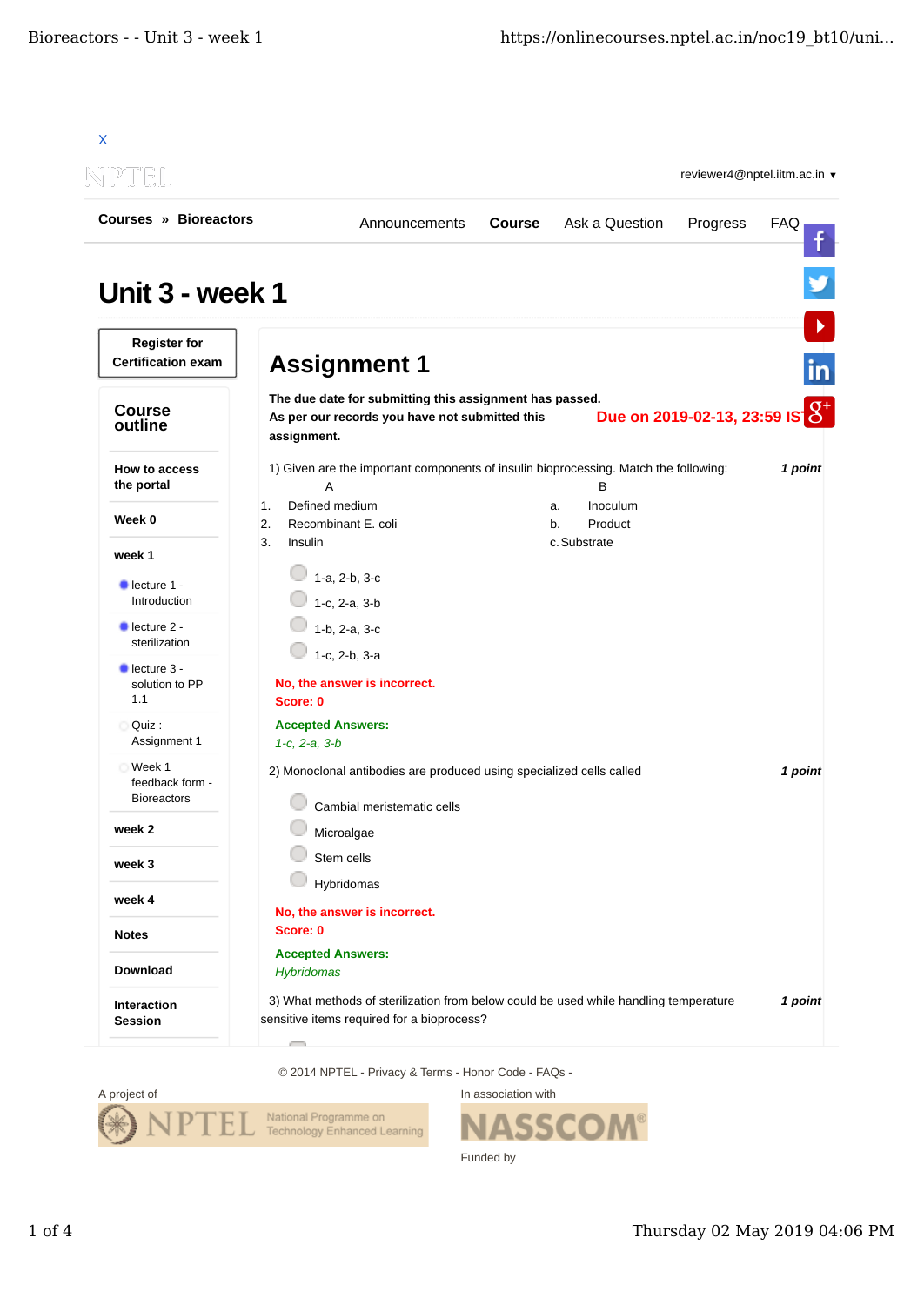| Government of India           | Score: 0                                                                                                                                                |  |  |  |  |
|-------------------------------|---------------------------------------------------------------------------------------------------------------------------------------------------------|--|--|--|--|
| Ministry of Human Resource De | <b>Accepted Answers:</b>                                                                                                                                |  |  |  |  |
|                               | <b>Chemicals</b>                                                                                                                                        |  |  |  |  |
|                               | <b>UV</b> Irradiation                                                                                                                                   |  |  |  |  |
|                               | 4) The actual factories in a bioreactor which acts to produce desirable products could be<br>1 point                                                    |  |  |  |  |
|                               | <b>Bacteria</b>                                                                                                                                         |  |  |  |  |
|                               | Plant cell                                                                                                                                              |  |  |  |  |
|                               | Fungi                                                                                                                                                   |  |  |  |  |
|                               | Animal cell                                                                                                                                             |  |  |  |  |
|                               | No, the answer is incorrect.                                                                                                                            |  |  |  |  |
|                               | Score: 0                                                                                                                                                |  |  |  |  |
|                               | <b>Accepted Answers:</b><br>in                                                                                                                          |  |  |  |  |
|                               | <b>Bacteria</b><br><b>Plant cell</b>                                                                                                                    |  |  |  |  |
|                               | $g+$<br>Fungi                                                                                                                                           |  |  |  |  |
|                               | <b>Animal cell</b>                                                                                                                                      |  |  |  |  |
|                               | 5) Bio-oil production from microalgae is majorly carried out in a photobioreactor because:<br>1 point                                                   |  |  |  |  |
|                               | The medium used is light sensitive                                                                                                                      |  |  |  |  |
|                               | The product, bio-oil is light sensitive                                                                                                                 |  |  |  |  |
|                               | Microalgae is photosynthetic                                                                                                                            |  |  |  |  |
|                               | Precursors are light sensitive                                                                                                                          |  |  |  |  |
|                               | No, the answer is incorrect.<br>Score: 0                                                                                                                |  |  |  |  |
|                               | <b>Accepted Answers:</b><br>Microalgae is photosynthetic                                                                                                |  |  |  |  |
|                               | 6) Which mode of operation of a bioreactor is suitable for a bioprocess that has a toxic end<br>1 point<br>product (toxic to the cells in the reactor)? |  |  |  |  |
|                               | Only batch operation                                                                                                                                    |  |  |  |  |
|                               | Only continuous operation                                                                                                                               |  |  |  |  |
|                               | Only fed-batch operation                                                                                                                                |  |  |  |  |
|                               | Both continuous and fed-batch                                                                                                                           |  |  |  |  |
|                               | No, the answer is incorrect.                                                                                                                            |  |  |  |  |
|                               | Score: 0                                                                                                                                                |  |  |  |  |
|                               | <b>Accepted Answers:</b><br>Both continuous and fed-batch                                                                                               |  |  |  |  |
|                               | 7) During a bioprocess, it is important to monitor the parameters such as temperature, pH and 1 point                                                   |  |  |  |  |
|                               | DO using their respective probes as variations in these could                                                                                           |  |  |  |  |
|                               | Affect the growth of the organism                                                                                                                       |  |  |  |  |
|                               | Yield and quality of the product produced                                                                                                               |  |  |  |  |
|                               | Alter an enzyme activity                                                                                                                                |  |  |  |  |
|                               | Affect the inner surface of the bioreactor                                                                                                              |  |  |  |  |
|                               | No, the answer is incorrect.                                                                                                                            |  |  |  |  |
|                               | Score: 0                                                                                                                                                |  |  |  |  |
|                               | <b>Accepted Answers:</b>                                                                                                                                |  |  |  |  |
|                               | Affect the growth of the organism                                                                                                                       |  |  |  |  |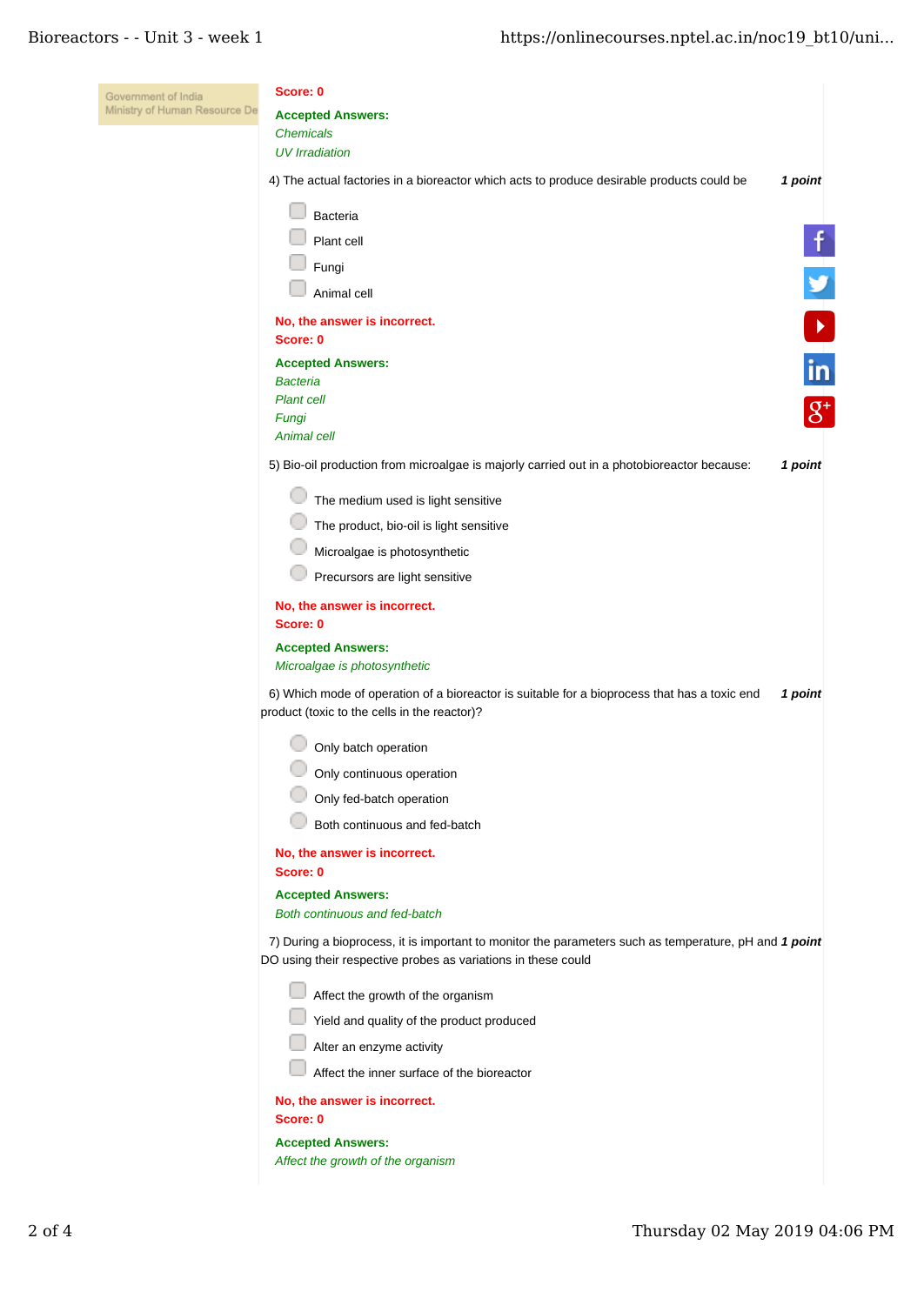| Yield and quality of the product produced<br>Alter an enzyme activity                                                                                                                                                                                                                                                                 |         |
|---------------------------------------------------------------------------------------------------------------------------------------------------------------------------------------------------------------------------------------------------------------------------------------------------------------------------------------|---------|
| 8) When a single cell suspension is subjected to heating, the rate of decrease in viable cell<br>concentration is _____________ to the viable cell concentration at any time.                                                                                                                                                         | 1 point |
| Inversely proportional                                                                                                                                                                                                                                                                                                                |         |
| Directly proportional                                                                                                                                                                                                                                                                                                                 |         |
| Equal                                                                                                                                                                                                                                                                                                                                 |         |
| Not related                                                                                                                                                                                                                                                                                                                           |         |
| No, the answer is incorrect.<br>Score: 0                                                                                                                                                                                                                                                                                              |         |
| <b>Accepted Answers:</b>                                                                                                                                                                                                                                                                                                              |         |
| <b>Directly proportional</b>                                                                                                                                                                                                                                                                                                          |         |
| 9) The main factors to be considered while designing a sterilization protocol are:                                                                                                                                                                                                                                                    | 1 poin  |
| Temperature                                                                                                                                                                                                                                                                                                                           |         |
| Time of exposure                                                                                                                                                                                                                                                                                                                      |         |
| Initial number of organisms                                                                                                                                                                                                                                                                                                           |         |
| Initial pH of the medium                                                                                                                                                                                                                                                                                                              |         |
| No, the answer is incorrect.<br>Score: 0                                                                                                                                                                                                                                                                                              |         |
| <b>Accepted Answers:</b>                                                                                                                                                                                                                                                                                                              |         |
| <b>Temperature</b>                                                                                                                                                                                                                                                                                                                    |         |
| Time of exposure<br>Initial number of organisms                                                                                                                                                                                                                                                                                       |         |
| 10) The media used for a bioprocess is contaminated with single cells with similar thermal<br>response characteristics. It has been observed that by maintaining the media at $75^oC$ for 5 min, 60%<br>of the cells become non-viable. Determine the decimal reduction time. Choose the answer closest to<br>your calculated answer. | 1 point |
| $7.2 \text{ min}$                                                                                                                                                                                                                                                                                                                     |         |
| 9.6 min                                                                                                                                                                                                                                                                                                                               |         |
| 12.6 min                                                                                                                                                                                                                                                                                                                              |         |
| 16.6 min                                                                                                                                                                                                                                                                                                                              |         |
| No, the answer is incorrect.<br>Score: 0                                                                                                                                                                                                                                                                                              |         |
| <b>Accepted Answers:</b>                                                                                                                                                                                                                                                                                                              |         |
| 12.6 min                                                                                                                                                                                                                                                                                                                              |         |
| <b>Previous Page</b><br>End                                                                                                                                                                                                                                                                                                           |         |